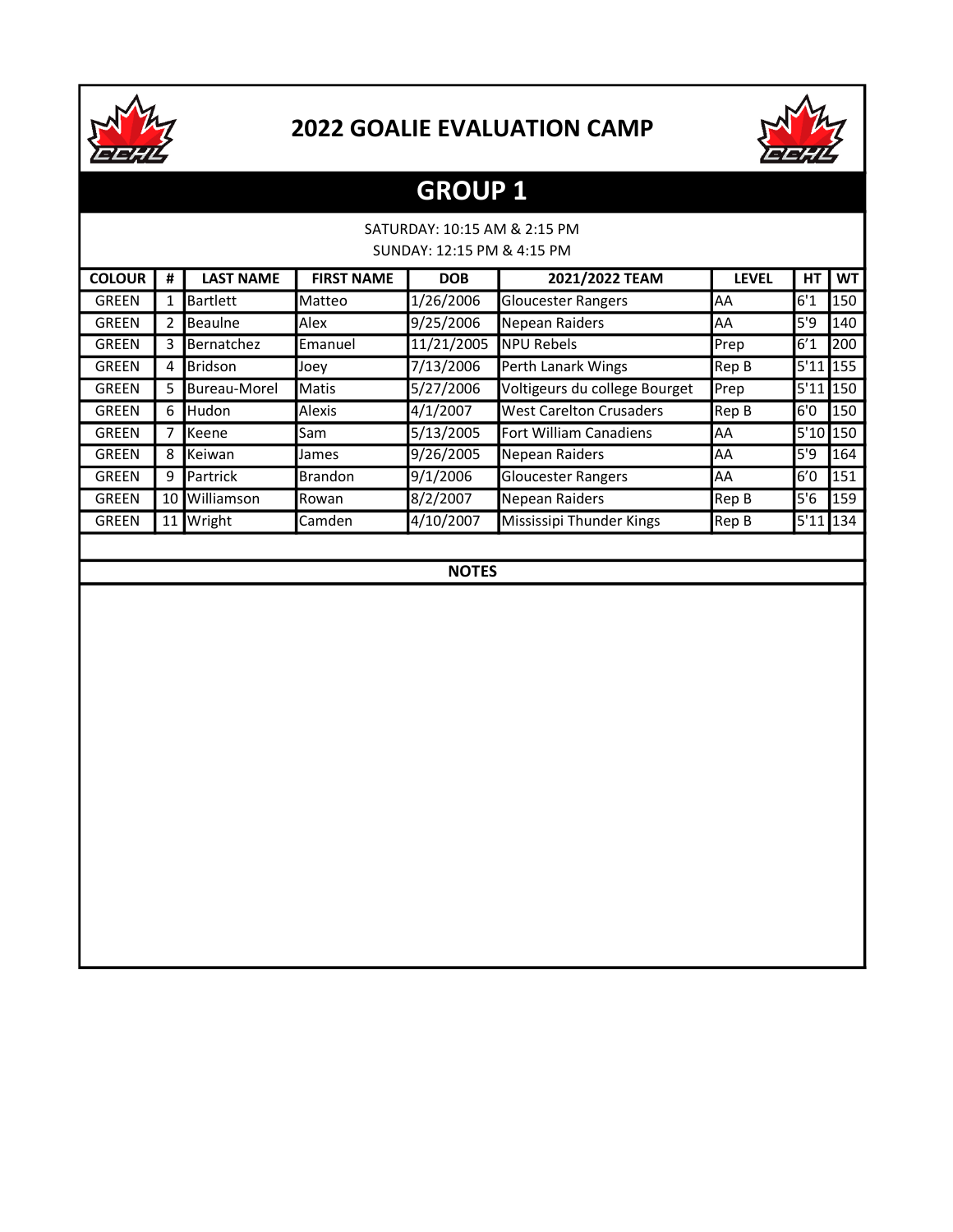



## GROUP 2

#### SATURDAY: 10:15 AM & 2:15 PM SUNDAY: 12:15 PM & 4:15 PM

| <b>COLOUR</b> | #            | <b>LAST NAME</b>   | <b>FIRST NAME</b>         | <b>DOB</b> | 2021/2022 TEAM                | <b>LEVEL</b> | НT       | <b>WT</b> |
|---------------|--------------|--------------------|---------------------------|------------|-------------------------------|--------------|----------|-----------|
| <b>TEAL</b>   | 1            | Davy               | Owen                      | 2/6/2005   | Elgin-Middlesex Chiefs        | AAA          | 6'0      | 176       |
| <b>TEAL</b>   | 30           | <b>Deslauriers</b> | Jean-Christophe 4/15/2005 |            | Le Sommet Faucons             | <b>Prep</b>  | 5'9      | 145       |
| <b>PURPLE</b> | 1            | <b>Lemay</b>       | Marc-Antoine              | 2/6/2005   | Phénix collège Esther blondin | Prep         | 5'10 154 |           |
| <b>PURPLE</b> |              | 30 Quain           | Maxwell                   | 4/15/2005  | Ottawa Sting                  | AA           | 6′1      | 170       |
| GOLD/WH       | $\mathbf{1}$ | <b>l</b> Tomlin    | Theo                      | 5/1/2006   | Ottawa West Golden Knights    | Rep B        | 6'1      | 165       |
| GOLD/WH       | 30           | Higginson          | Callum                    | 8/9/2007   | lClarence Rockland Crush      | Rep B        | 5'8      | 139       |
| <b>RED</b>    | 1            | <b>Beecham</b>     | Zach                      | 7/14/2006  | <b>Ottawa Sting</b>           | Rep B        | 6'0      | 167       |
| <b>RED</b>    | 30           | Donnely            | Sam                       | 3/21/2005  | <b>Ottawa Sting</b>           | AA           | 6'3      | 200       |
| <b>NAVY</b>   | 1            | <b>IPicknell</b>   | Alexandre                 | 3/29/2006  | Cumberland Jr. Grads          | AA           | 6'3      | 200       |
| <b>NAVY</b>   |              | 30 Allard          | Noah                      | 1/28/2007  | Cumberland Jr. Grads          | Rep B        | 5'10 160 |           |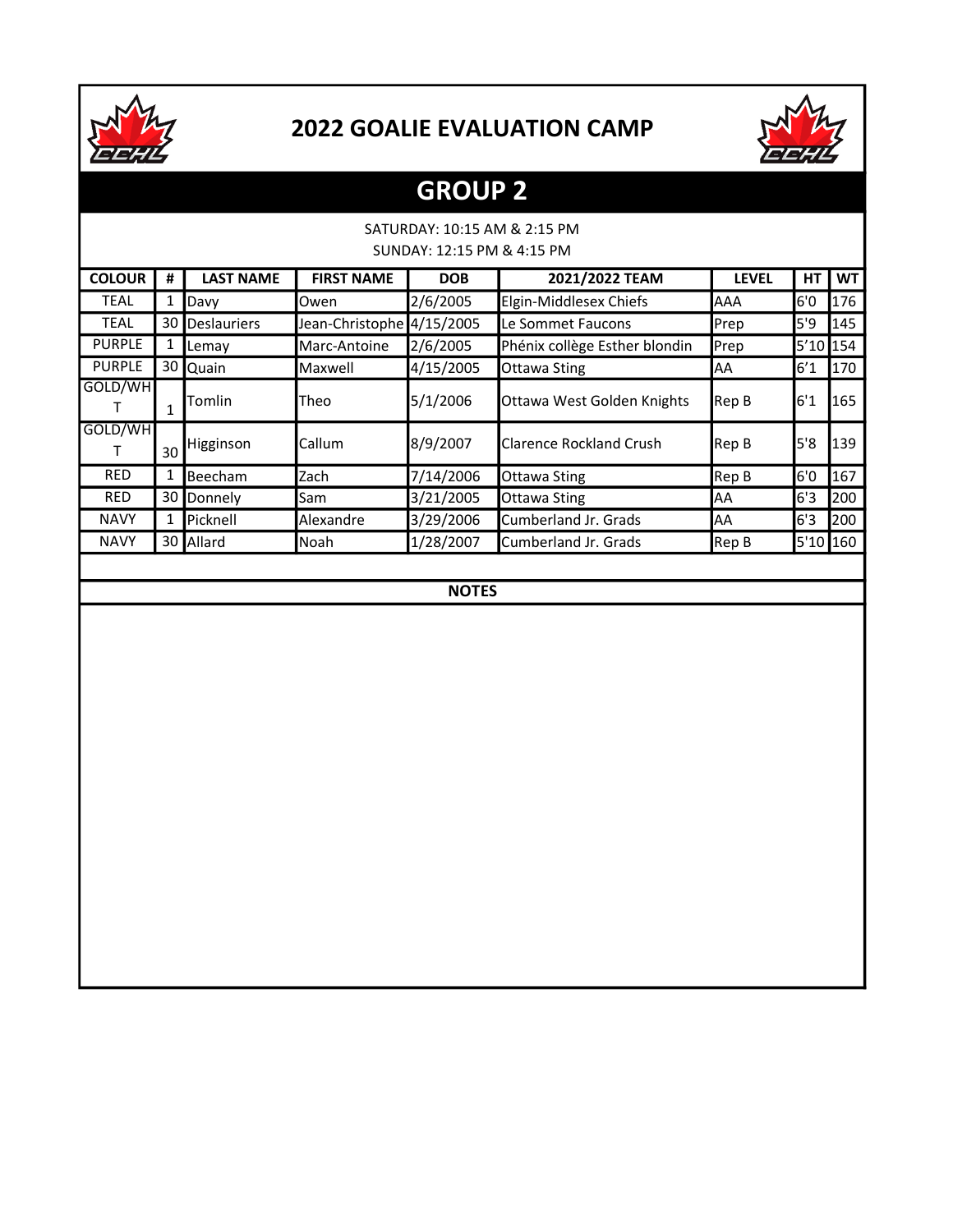



## GROUP 3

### SATURDAY: 12:15 PM & 4:15 PM SUNDAY: 10:15 PM & 2:15 PM

| <b>COLOUR</b>                       | #  | <b>LAST NAME</b> | <b>FIRST NAME</b> | <b>DOB</b> | 2021/2022 TEAM                 | <b>LEVEL</b> | HТ       | <b>WT</b> |
|-------------------------------------|----|------------------|-------------------|------------|--------------------------------|--------------|----------|-----------|
| <b>RED</b>                          | 1  | Denissen         | Luca              | 6/10/2007  | <b>West Carleton Crusaders</b> | Rep B        | 5'9      | 137       |
| TEAL                                | 1  | Nadon            | Cédric            | 3/4/2006   | <b>Eastern Ontario Cobras</b>  | AA           | 5'11     | 150       |
| <b>GREEN</b>                        |    | 12 Gosselin      | Jeremy            | 10/27/2007 | Cumberland Jr. Grads           | AA           | 5'7      | 130       |
| <b>BLUE</b>                         |    | 30 Nolan         | Sam               | 12/15/2006 | Seaway Valley Rapids           | AA           | 5'10 120 |           |
| <b>GOLD</b>                         |    | 30 Kaminski      | Jonathan          | 1/6/2006   | Kanata Blazers                 | <b>AA</b>    | 5'8      | 120       |
| <b>WHITE</b>                        | T. | Lyons            | Joshua            | 12/6/2006  | Kanata Blazers                 | Rep B        | 6'1      | 150       |
| <b>WHITE</b>                        |    | 30 Mossman       | Taiki             | 6/13/2007  | <b>Stittsville Rams</b>        | Rep B        | 5'8      | 135       |
| <b>BROWN</b>                        | Ŧ. | King             | Cole              | 6/13/2006  | Cumberland Jr. Grads           | AA           | 5'9      | 125       |
| <b>BROWN</b>                        |    | 30 Rogers        | Nolan             | 5/1/2006   | Ottawa Valley Silver Seven     | lAA          | 6'0      | 150       |
| <b>NAVY</b>                         |    | 12 Héroux        | lOwan             | 4/5/2007   | North Bay Trappers             | <b>AAA</b>   | 5'10 190 |           |
| <b>NAVY</b>                         |    | 30 Ethan         | <b>Schwarz</b>    | 7/13/2005  | Kanata Blazers                 | lAA          | 6'0      | 150       |
| <b>LIGHT</b><br>BLUE/RED<br>w/WHITE |    | Dignard          | Jake              | 8/12/2007  | <b>Nepean Raiders</b>          | lAA          | 5'8      | 155       |